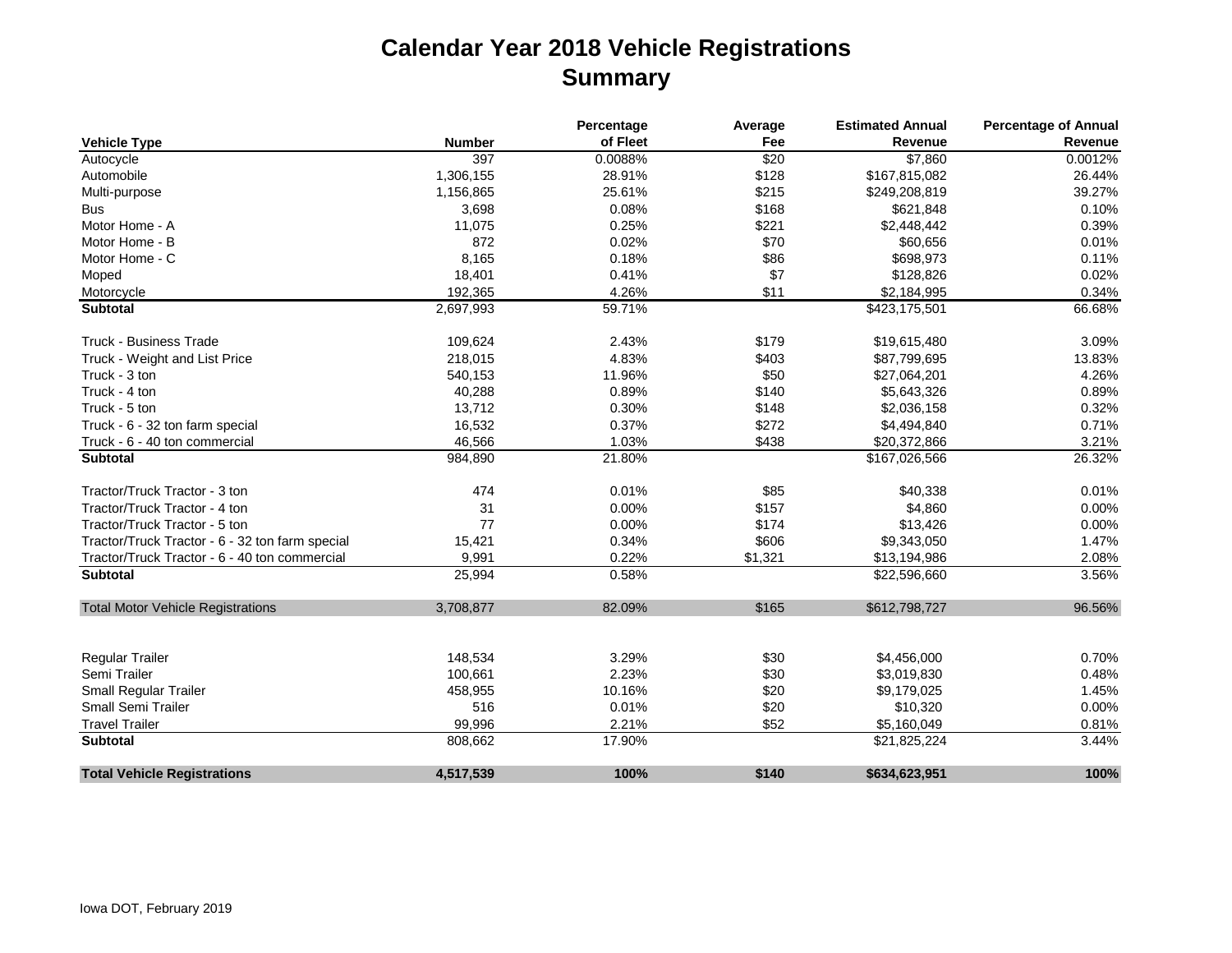## **Calendar Year 2018 Vehicle Registrations County-by-county**

|                       |                      |                      |                            |              |                                  |                                  |           |                |                 |                |                | <b>Small</b>   |                        |                |                |                 | Truck -         | Truck -           |                    |
|-----------------------|----------------------|----------------------|----------------------------|--------------|----------------------------------|----------------------------------|-----------|----------------|-----------------|----------------|----------------|----------------|------------------------|----------------|----------------|-----------------|-----------------|-------------------|--------------------|
|                       |                      |                      |                            |              | Motor Home Motor Home Motor Home |                                  |           |                | Multi-          | Regular        |                | Regular        | <b>Small Semi</b>      | <b>Truck</b>   | <b>Travel</b>  |                 | <b>Business</b> | <b>Weight and</b> |                    |
| County                |                      | Autocycle Automobile | <b>Bus</b>                 | <b>Moped</b> |                                  | C<br>B                           |           | Motorcycle     | purpose         | <b>Trailer</b> | Semi Trailer   | <b>Trailer</b> | <b>Trailer</b>         | <b>Tractor</b> | <b>Trailer</b> | <b>Truck</b>    | Trade           | List              | <b>Grand Total</b> |
| Adair<br><b>Adams</b> | 3                    | 3,119<br>1,547       | 8<br>$\boldsymbol{\Delta}$ | 40<br>64     | 28<br>32                         | $\mathbf{1}$                     | 20<br>17  | 516<br>356     | 2,665<br>1,482  | 732<br>562     | 869<br>401     | 1,399<br>791   | 4                      | 224<br>133     | 351<br>262     | 3,060<br>1,820  | 539<br>301      | 742<br>294        | 14,323<br>8,067    |
| Allamakee             |                      | 5.634                | 13                         | 75           | 38                               | -1                               | 40        | 957            | 5.767           | 905            | 923            | 3.645          | $\overline{2}$         | 146            | 593            | 4.819           | 897             | 995               | 25.450             |
| Appanoose             | 5                    | 5,198                | 23                         | 56           | 55                               | 6                                | 38        | 788            | 4,439           | 834            | 580            | 2,475          | $\overline{4}$         | 94             | 582            | 4,483           | 467             | 817               | 20,944             |
| Audubon               |                      | 2,245                | 8                          | 29           | 24                               |                                  | 13        | 485            | 2,228           | 552            | 720            | 1,214          | $\overline{4}$         | 264            | 311            | 2,092           | 608             | 466               | 11,263             |
| Benton                | $\overline{2}$       | 11,758               | 17                         | 153          | 132                              | 8                                | 84        | 2,024          | 9,416           | 1,761          | 1,322          | 6,079          | 3                      | 361            | 1,304          | 8,132           | 1,066           | 2,020             | 45,642             |
| <b>Black Hawk</b>     | 14                   | 52,399               | 228                        | 511          | 331                              | 50                               | 284       | 7,065          | 44,702          | 3,896          | 1,963          | 16,876         |                        | 525            | 3,279          | 20,093          | 2,629           | 8,043             | 162,897            |
| Boone                 | 2                    | 11,553               | 32                         | 307          | 151                              | 5                                | 98        | 2,013          | 9,815           | 1,909          | 643            | 5,825          |                        | 247            | 1,260          | 7,030           | 930             | 2,260             | 44,081             |
| <b>Bremer</b>         | 3                    | 9,939                | 15                         | 253          | 88                               | $\overline{7}$                   | 66        | 1,636          | 9,249           | 1,419          | 1,093          | 5,636          | $\mathcal{P}$          | 318            | 1,167          | 6,253           | 997             | 2,039             | 40,180             |
| Buchanan              | $\overline{2}$       | 8,935                | 13                         | 146          | 83                               | 8                                | 70        | 1,357          | 6,833           | 1,445          | 1,005          | 4,926          | 3                      | 332            | 1,033          | 5,985           | 787             | 1,672             | 34,635             |
| <b>Buena Vista</b>    | 4                    | 7,444                | 22                         | 73           | 60                               | 9                                | 28        | 1,218          | 7,957           | 1,204          | 1,123          | 3,530          |                        | 404            | 661            | 5,048           | 840             | 1,516             | 31,145             |
| <b>Butler</b>         | 2<br>$\overline{2}$  | 6.063<br>4.371       | 18<br>10                   | 118          | 58<br>56                         | $\mathcal{P}$                    | 54        | 1,334<br>895   | 5.687<br>3.436  | 1,217<br>713   | 760            | 4,253          | $\mathbf{B}$           | 338<br>383     | 905<br>566     | 5,163<br>3.489  | 723<br>757      | 1,104<br>649      | 27,798             |
| Calhoun<br>Carroll    | 1                    | 7.770                | 17                         | 102<br>245   | 83                               | $\mathbf{A}$                     | 43<br>49  | 1.027          | 8.197           | 1.417          | 1,139<br>2.314 | 2,321<br>3.415 | 6                      | 594            | 871            | 5.344           | 1.630           | 1,700             | 18,937<br>34,684   |
| Cass                  | 3                    | 5.467                | 21                         | 185          | 63                               | 3                                | 46        | 1.135          | 5.168           | 930            | 1.297          | 2.472          | 8                      | 297            | 610            | 4.533           | 934             | 988               | 24.160             |
| Cedar                 | $\overline{2}$       | 8.346                | 17                         | 172          | 85                               | 8                                | 71        | 1.479          | 6.788           | 1.593          | 1.368          | 4.174          | 3                      | 310            | 881            | 5.673           | 843             | 1.655             | 33.468             |
| Cerro Gordo           | 8                    | 18,727               | 42                         | 472          | 153                              | 15                               | 114       | 3,038          | 16,798          | 2,280          | 1,046          | 7,432          |                        | 402            | 1,499          | 8,917           | 1,386           | 2,804             | 65,139             |
| Cherokee              |                      | 4,863                | 13                         | 120          | 51                               |                                  | 43        | 926            | 4,613           | 1,109          | 1,032          | 2,546          | 3                      | 329            | 578            | 3,878           | 790             | 959               | 21,858             |
| Chickasaw             | 5                    | 5,412                | 11                         | 119          | 48                               | 7                                | 34        | 911            | 4,820           | 1,145          | 1,788          | 3,242          | $\overline{2}$         | 362            | 616            | 4,533           | 962             | 866               | 24,883             |
| Clarke                |                      | 4,261                | 11                         | 15           | 26                               | $\overline{2}$                   | 32        | 472            | 3,315           | 567            | 665            | 1,648          | $\overline{2}$         | 86             | 443            | 3,197           | 294             | 669               | 15,705             |
| Clav                  | 5                    | 6,792                | 19                         | 267          | 72                               | .5                               | 50        | 1,431          | 6,865           | 1,081          | 1,068          | 3,849          | 6                      | 388            | 714            | 4,824           | 859             | 1,165             | 29,460             |
| Clayton               | 3                    | 7,344                | -9                         | 108          | 73                               | 8                                | 63        | 1,442          | 6,752           | 1,138          | 1,502          | 4,502          | 10                     | 263            | 759            | 5,951           | 1,181           | 1,511             | 32,619             |
| Clinton<br>Crawford   | 11<br>$\overline{2}$ | 20,217<br>6.457      | 26<br>15                   | 362          | 196<br>42                        | 8<br>$\mathbf{4}$                | 134<br>31 | 3,305<br>1,003 | 17,034          | 2,005          | 1,705          | 8,635<br>2,690 | 8<br>6                 | 401<br>445     | 1,706<br>619   | 11,141<br>5.067 | 1,003           | 3,801             | 71,698             |
| <b>Dallas</b>         | 12                   | 35,203               | 123                        | 125<br>227   | 293                              | 25                               | 162       | 3,707          | 6,376<br>36,433 | 1,106<br>2,782 | 1,414<br>698   | 8,288          | 13                     | 298            | 1,799          | 9,603           | 1,112<br>2,230  | 1,368<br>5,965    | 27,882<br>107,861  |
| Davis                 | -1                   | 2,953                | 8                          | 49           | 41                               | $\mathbf{B}$                     | 26        | 473            | 2,671           | 686            | 695            | 1,616          | $\mathbf{A}$           | 92             | 428            | 3,225           | 455             | 541               | 13,967             |
| Decatur               |                      | 2.996                | 8                          | 23           | 33                               | 3                                | 23        | 445            | 2.535           | 464            | 731            | 1.355          | 6                      | 109            | 389            | 2.954           | 417             | 386               | 12,877             |
| Delaware              | 3                    | 7.673                | 16                         | 122          | 74                               | $\overline{2}$                   | 60        | 1.405          | 6.764           | 1.666          | 997            | 3.847          | $\overline{a}$         | 281            | 793            | 5.751           | 1.322           | 1.343             | 32.123             |
| Des Moines            | 8                    | 16,729               | 58                         | 121          | 143                              | 11                               | 104       | 2,867          | 14,366          | 1,473          | 1,119          | 7,392          | 9                      | 223            | 991            | 9,393           | 1,053           | 2,545             | 58,605             |
| Dickinson             | 6                    | 7,584                | 24                         | 372          | 113                              | 9                                | 65        | 1,609          | 8,464           | 1,629          | 587            | 6,338          | 5                      | 282            | 729            | 4,825           | 1,040           | 1,474             | 35,155             |
| Dubuque               | 8                    | 38,813               | 63                         | 393          | 250                              | 26                               | 204       | 5,260          | 37,627          | 4,316          | 1,208          | 11,432         | 12                     | 323            | 2,430          | 14,309          | 2,847           | 7,789             | 127,310            |
| Emmet                 | 2                    | 3,865                | 19                         | 143          | 40                               |                                  | 33        | 832            | 3,752           | 680            | 717            | 2,253          | $\overline{4}$         | 247            | 472            | 3,139           | 453             | 680               | 17,331             |
| Fayette               | 3                    | 8,576                | 23                         | 177          | 85                               | 9                                | 64        | 1,378          | 7,239           | 1,436          | 1,146          | 4,123          | 3                      | 315            | 916            | 6,149           | 999             | 1,345             | 33,986             |
| Floyd                 | 5<br>2               | 6.884<br>3,929       | 20<br>29                   | 164<br>86    | 79<br>47                         | $\mathbf{A}$<br>$\overline{4}$   | 62        | 1,372<br>754   | 6,044           | 1,405<br>979   | 547            | 3,777<br>2,208 | $\overline{2}$<br>3    | 286<br>329     | 817<br>554     | 4,927<br>3,453  | 598<br>664      | 996               | 27,989             |
| Franklin<br>Fremont   | 1                    | 3.286                | 16                         | 12           | 39                               |                                  | 26<br>15  | 575            | 4,026<br>2,650  | 808            | 772<br>386     | 1,891          | 6                      | 172            | 355            | 2,727           | 444             | 716<br>748        | 18,581<br>14,132   |
| Greene                | 1                    | 4.078                | -9                         | 86           | 78                               | $\mathbf{A}$                     | 33        | 748            | 3,326           | 942            | 807            | 2,089          | 4                      | 400            | 491            | 3.174           | 611             | 657               | 17,538             |
| Grundy                | -1                   | 4.994                | 23                         | 157          | 44                               | 3                                | 45        | 831            | 4,702           | 1.118          | 813            | 2,732          | $\Omega$               | 467            | 661            | 3,591           | 763             | 1,168             | 22,113             |
| Guthrie               | 2                    | 4,696                | 9                          | 58           | 76                               |                                  | 44        | 815            | 4,279           | 1,157          | 671            | 3,042          | 3                      | 256            | 685            | 3,658           | 681             | 905               | 21,038             |
| Hamilton              | 6                    | 6,543                | 15                         | 137          | 66                               | 6                                | 59        | 1,078          | 5,725           | 973            | 889            | 3,321          | -1                     | 343            | 826            | 4,499           | 918             | 1,205             | 26,610             |
| Hancock               |                      | 4,755                | 15                         | 226          | 44                               |                                  | 51        | 1,049          | 4,497           | 841            | 809            | 2,881          | 3                      | 294            | 654            | 3,649           | 679             | 748               | 21,196             |
| Hardin                |                      | 6,871                | 35                         | 221          | 95                               | 9                                | 44        | 1,309          | 6,409           | 1,136          | 1,501          | 3,510          |                        | 503            | 888            | 5,228           | 1,274           | 1,339             | 30,38'             |
| Harrison              | $\overline{4}$       | 6,801                | 9                          | 69           | 73                               | $\overline{5}$                   | 57        | 1,228          | 5,673           | 1,098          | 898            | 3.290          | 5                      | 222            | 871            | 5,118           | 836             | 1,479             | 27,736             |
| Henry                 | 2                    | 8,252                | 31                         | 124          | 77                               | $\mathbf{A}$<br>6                | 50        | 1,414          | 6,779           | 962            | 698            | 3,475          | 5<br>$\overline{4}$    | 133            | 733            | 5,760           | 618             | 1,312             | 30,429             |
| Howard<br>Humboldt    | 1                    | 4,008<br>3,916       | 5<br>9                     | 86<br>105    | 43<br>41                         | $\mathbf{A}$                     | 40<br>48  | 756<br>1,078   | 4,051<br>3,855  | 879<br>838     | 818<br>796     | 2,110<br>2,363 | $\overline{2}$         | 218<br>264     | 519<br>491     | 3,463<br>3,119  | 693<br>754      | 531<br>745        | 18,23'<br>18,428   |
| Ida                   |                      | 2.752                | -8                         | 67           | 23                               | $\overline{2}$                   | 11        | 554            | 2,736           | 661            | 942            | 1,575          | $\overline{2}$         | 276            | 385            | 2,551           | 502             | 774               | 13,822             |
| lowa                  | 2                    | 7,301                | 24                         | 158          | 77                               | 9                                | 63        | 1,189          | 6,403           | 1,190          | 802            | 3,423          | 5                      | 259            | 723            | 5,456           | 829             | 1,329             | 29,242             |
| Jackson               |                      | 8.727                | 12                         | 106          | 94                               | $\overline{7}$                   | 70        | 1,537          | 7,808           | 1.381          | 1.216          | 4.472          | 11                     | 178            | 842            | 6.394           | 997             | 1,581             | 35,433             |
| Jasper                | 8                    | 16,063               | 24                         | 202          | 182                              | 9                                | 123       | 3.078          | 13,156          | 1,968          | 1,420          | 6.175          | -1                     | 436            | 1,665          | 9,301           | 1,325           | 2,665             | 57,801             |
| <b>Jefferson</b>      | 3                    | 7.096                | 18                         | 82           | 64                               | 15                               | 51        | 1,072          | 5.469           | 918            | 561            | 2.484          | $\overline{4}$         | 149            | 490            | 4.029           | 519             | 674               | 23,698             |
| Johnson               | 9                    | 55,743               | 250                        | 1,397        | 271                              | 46                               | 218       | 5,929          | 45,549          | 3,062          | 1,177          | 10,263         | 9                      | 308            | 1,758          | 13,668          | 2,252           | 6,013             | 147,922            |
| Jones                 | 3                    | 8,551                | 23                         | 167          | 108                              | 6                                | 77        | 1,482          | 7,413           | 1,549          | 714            | 4,368          | 5                      | 163            | 834            | 6,055           | 808             | 1,431             | 33,754             |
| Keokuk<br>Kossuth     | $\overline{4}$       | 4,306<br>6,278       | 8<br>28                    | 58<br>192    | 56<br>87                         | $\overline{4}$<br>$\overline{4}$ | 36<br>53  | 809<br>1,383   | 3,802<br>6,241  | 731<br>1,583   | 1,076<br>1,416 | 2,256<br>4,295 | 10<br>5                | 304<br>719     | 623<br>755     | 4,074<br>5,468  | 758<br>1,430    | 721<br>992        | 19,635<br>30,933   |
| Lee                   | 3                    | 14,693               | 43                         | 144          | 173                              | 10                               | 124       | 2,639          | 12,168          | 1,898          | 1,032          | 6,175          | 8                      | 177            | 1,039          | 10,529          | 800             | 2,633             | 54,288             |
| Linn                  | 28                   | 99,037               | 182                        | 828          | 680                              | 56                               | 478       | 11,940         | 82,800          | 6,156          | 2,182          | 22,113         | 15                     | 631            | 4,767          | 30,959          | 4,885           | 13,068            | 280,805            |
| Louisa                |                      | 5,027                | 10                         | 41           | 42                               | 3                                | 41        | 744            | 4,023           | 747            | 518            | 3,099          | $\mathbf{A}$           | 152            | 519            | 3,848           | 421             | 1,003             | 20,242             |
| Lucas                 | $\overline{2}$       | 3,563                | 13                         | 61           | 38                               | 6                                | 42        | 633            | 3,024           | 833            | 305            | 1,988          | 3                      | 73             | 536            | 3,309           | 390             | 593               | 15,412             |
| Lyon                  | $\overline{2}$       | 4,835                | 19                         | 206          | 48                               | $\overline{2}$                   | 26        | 916            | 4,991           | 941            | 1,231          | 2.471          |                        | 281            | 722            | 4,270           | 938             | 656               | 22,559             |
| Madison               | 3                    | 6.510                | 14                         | 69           | 92                               | 6                                | 65        | 1,241          | 6,301           | 1,751          | 500            | 3,501          |                        | 180            | 883            | 5,291           | 1,045           | 1,672             | 29,133             |
| Mahaska               |                      | 8.510                | 31                         | 134          | 114                              | 9                                | 78        | 1.644          | 7,794           | 1,216          | 1,211          | 4.040          | 8                      | 291            | 1,209          | 6,303           | 727             | 1,631             | 34,950             |
| Marion                | $\overline{4}$       | 13.832               | 55                         | 224          | 133                              | 14                               | 100       | 2,162          | 12.079          | 2.128          | 1,005          | 5.697          | 3                      | 249            | 1.439          | 8.519           | 868             | 2,613             | 51,124             |
| Marshall              | 8                    | 16,568               | 46                         | 103          | 122                              | 7                                | 105       | 2,328          | 14,362          | 1,883          | 932            | 5,707          | 2                      | 426            | 1,150          | 8,684           | 966             | 2,724             | 56,123             |
| <b>Mills</b>          | 4                    | 6,772                | 8                          | 45           | 75                               | 6                                | 62        | 1,277          | 5,975           | 954            | 611            | 3,029          |                        | 159            | 720            | 4,463           | 509             | 1,894             | 26,572             |
| Mitchell<br>Monona    |                      | 4,513<br>4.116       | 25<br>9                    | 186<br>62    | 60<br>36                         | 3                                | 45<br>28  | 793<br>834     | 4,180<br>3,176  | 1,030<br>768   | 783<br>610     | 2,551<br>2.131 | 8                      | 249<br>207     | 581<br>468     | 3,740<br>3.389  | 557<br>533      | 743<br>842        | 20,041<br>17,221   |
| Monroe                |                      | 3.350                | 6                          | 48           | 34                               |                                  | 31        | 450            | 2,740           | 505            | 562            | 1,644          | $\overline{4}$         | 83             | 415            | 2,738           | 408             | 604               | 13,622             |
| Montgomery            | 5                    | 4,294                | $\overline{7}$             | 50           | 57                               | -1                               | 34        | 665            | 3,886           | 696            | 691            | 1,903          | $\mathbf{B}$           | 237            | 482            | 3,503           | 558             | 767               | 17,839             |
| Muscatine             | 6                    | 18,670               | 44                         | 231          | 220                              | 10                               | 146       | 3,073          | 15,657          | 1,642          | 716            | 7,233          | $\boldsymbol{\Lambda}$ | 257            | 1,371          | 9,875           | 787             | 3,494             | 63,436             |
| Obrien                | 3                    | 5,682                | 16                         | 288          | 68                               | $\overline{2}$                   | 37        | 1,298          | 5,755           | 929            | 1,155          | 3,129          |                        | 326            | 818            | 4,282           | 982             | 898               | 25,669             |
| Osceola               | 1                    | 2.609                | 5                          | 115          | 14                               |                                  | 17        | 616            | 2.504           | 481            | 885            | 1,414          | $\mathbf{B}$           | 249            | 338            | 2.504           | 475             | 409               | 12,640             |
| Page                  | 3                    | 5.779                | 8                          | 70           | 51                               | $\mathbf{A}$                     | 38        | 978            | 5,266           | 1,084          | 526            | 2,572          |                        | 167            | 622            | 4,856           | 555             | 1,118             | 23,698             |